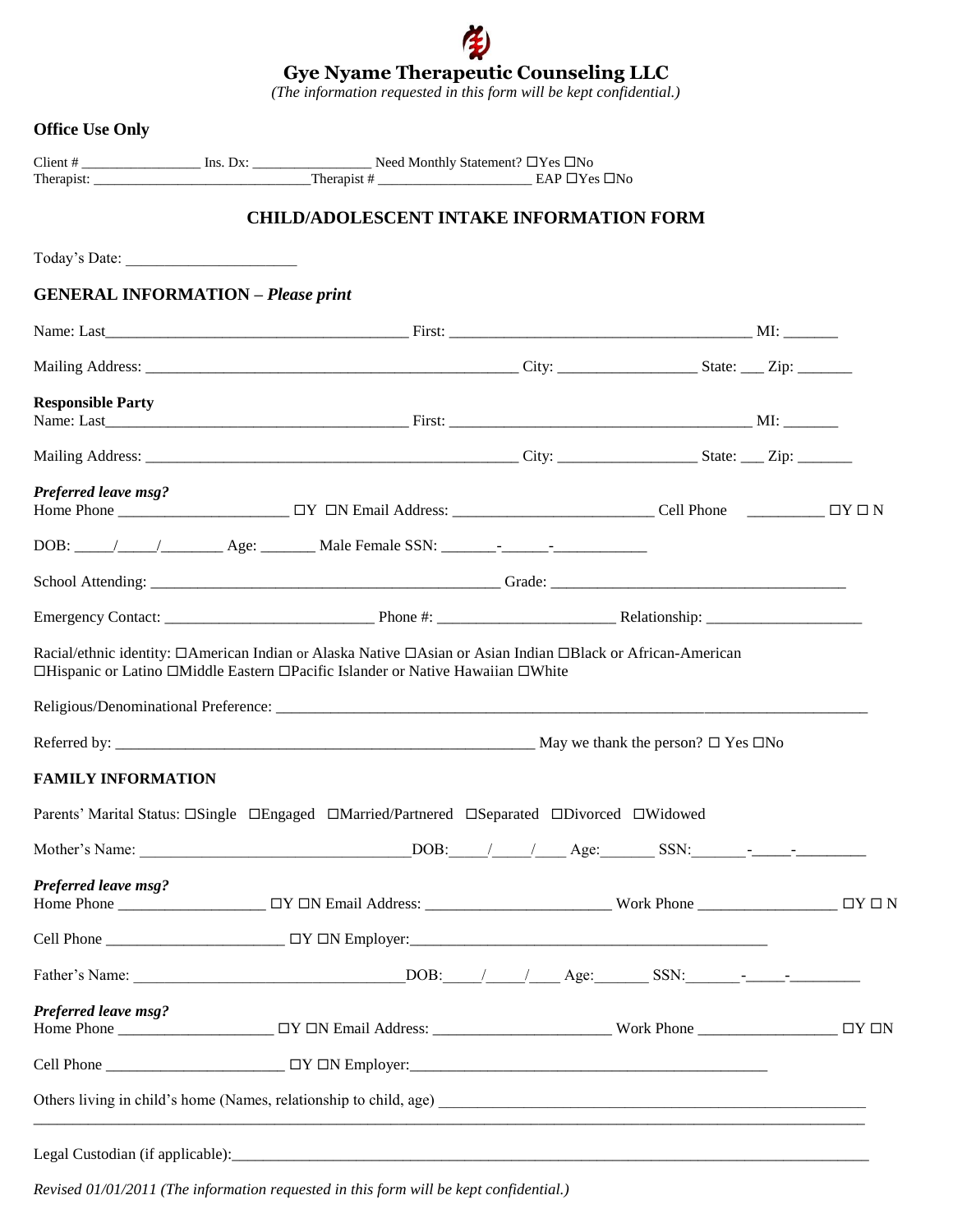

# **INSURANCE INFORMATION (***if applicable***)**

| Preauthorization Required? $\Box Y$ $\Box N$ Phone: ___________________________________                                     |  |                                                                                                                                                                                                                                 |  |  |
|-----------------------------------------------------------------------------------------------------------------------------|--|---------------------------------------------------------------------------------------------------------------------------------------------------------------------------------------------------------------------------------|--|--|
|                                                                                                                             |  |                                                                                                                                                                                                                                 |  |  |
|                                                                                                                             |  |                                                                                                                                                                                                                                 |  |  |
|                                                                                                                             |  |                                                                                                                                                                                                                                 |  |  |
| Would you like to join our email list for upcoming workshops and groups? $\square Yes \ \square No$                         |  | (We respect your email privacy. You will not receive unsolicited marketing. We will not share, transfer, sell or rent your information.)                                                                                        |  |  |
| <b>COUNSELING CONCERNS</b><br>Why are you seeking help for your child now?                                                  |  |                                                                                                                                                                                                                                 |  |  |
| What would you like to see happen as a result of counseling or psychotherapy?<br><b>MEDICAL &amp; PSYCHOLOGICAL HISTORY</b> |  |                                                                                                                                                                                                                                 |  |  |
|                                                                                                                             |  | Psychiatrist's Name: Psychiatrist's Phone: Psychiatrist's Phone:                                                                                                                                                                |  |  |
| Has your child ever had counseling or psychotherapy in the past? $\Box$ Yes $\Box$ No                                       |  |                                                                                                                                                                                                                                 |  |  |
|                                                                                                                             |  |                                                                                                                                                                                                                                 |  |  |
| Have you or any other family member received help for drug or alcohol dependency? $\Box$ Yes $\Box$ No                      |  |                                                                                                                                                                                                                                 |  |  |
|                                                                                                                             |  |                                                                                                                                                                                                                                 |  |  |
| Current Medication, Dosage Frequency, Prescribing MD                                                                        |  |                                                                                                                                                                                                                                 |  |  |
|                                                                                                                             |  |                                                                                                                                                                                                                                 |  |  |
| <b>Interests and Accomplishments</b>                                                                                        |  | What are your child's areas of greatest accomplishment?<br>The matter of the contract of the same state of the same state of the same state of the same state of the same state of the same state of the same state of the same |  |  |
| How much time does your child spend:                                                                                        |  |                                                                                                                                                                                                                                 |  |  |
|                                                                                                                             |  |                                                                                                                                                                                                                                 |  |  |
|                                                                                                                             |  |                                                                                                                                                                                                                                 |  |  |

*Revised 01/01/2011 (The information requested in this form will be kept confidential.)*